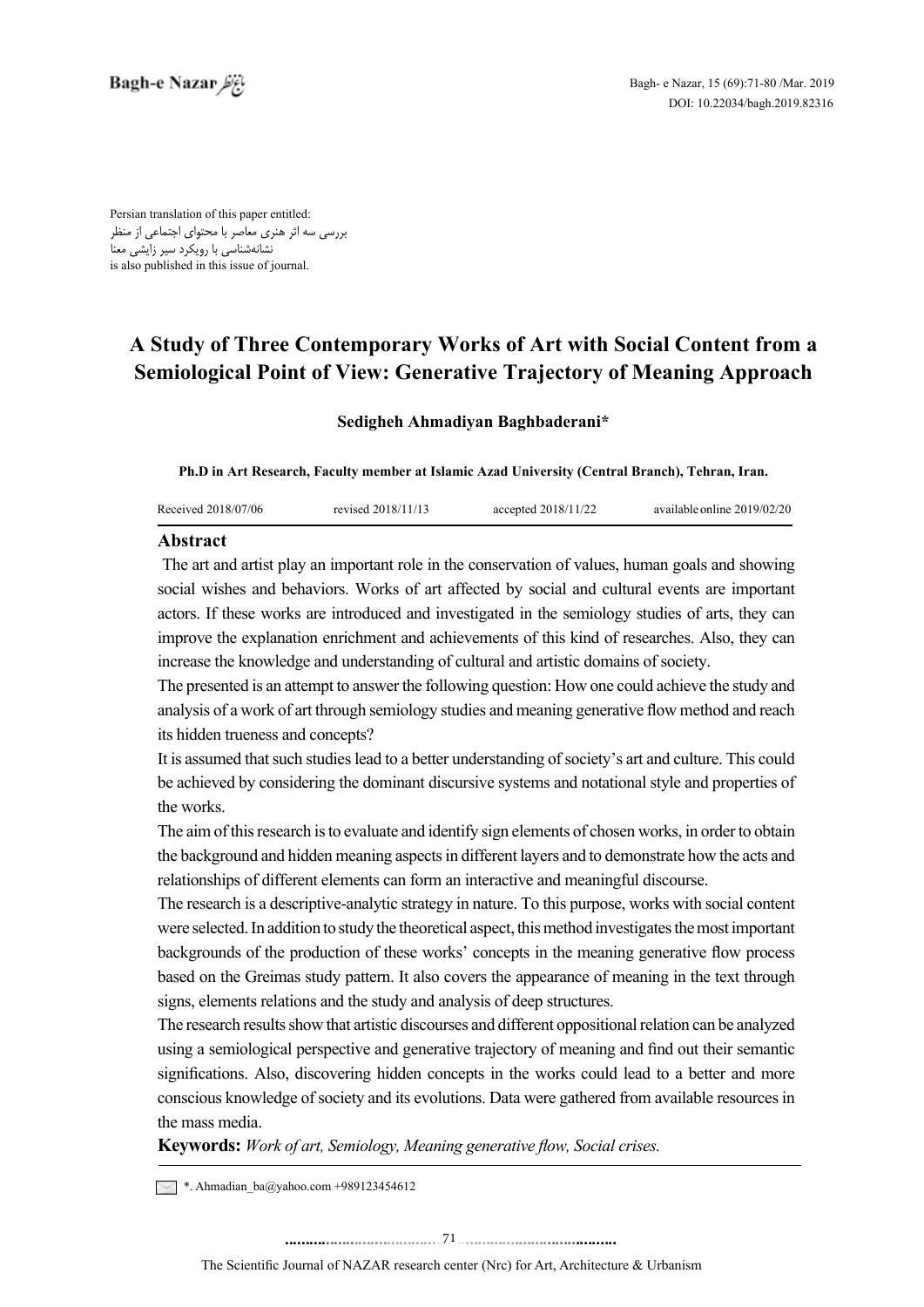## **Introduction**

Social events have been the concern of art in different periods and been examined in different ways.

Historical, social and political evolutions are the most important factors influencing the art domain and its styles and execution methods. These types of subjects can be analyzed from different theoretical perspectives. This paper draws upon a semiology system and Greimas theory of generative trajectory of meaning to analyze the dominant discourse of selected works in three layers: deep structure, intermediate level and surface structure. Algirdas Greimas, the founder of French branch of semiology believes that in each work of art, one should discover some of the actional illustrations of persons and obtain the writing logic (of work of art) by relating the ideas (Zeimaran,  $2004:1$ ).

This paper examines the concepts and meanings produced in different discourse layers through semiotics it also investigates the application of each layer. Understanding relations among signs in art and their social application could be explanatory of many cultural and social phenomena. Appropriate methodology and reflection on the layers of works of art could be considered as solutions to achieve a better understanding and knowledge of existing realities. The present paper attempts to use some of the semiology achievements in text analysis and therefore, in addition to the meaning evolvement of a work of art, the application of theoretical and abstract principles of semiology could be evaluated and thus a better comprehension of works of art could be obtained.

The analysis of these works with themes like war, family and drugs, was carried out by aiming the depth of emotions, aims and deeper understanding of work's profoundness and social-mental effects, which is shared with the audience through an expressionist .statement

## **Review of Literature**

Aligned studies with the present paper are often artistic and literary discourses in the semiology domain (such as the "Semiology" by Daniel Chandler) which introduce different semiology definitions and methods from theorists' point of view.

In addition to the definition of Paris doctrine of Semiology, Babak Moein (2006) proposed Greimas generative trajectory of meaning as a tool for analyzing art works. Abolghassemi  $(2014)$  discussed the painting criticism from two lingual and visual semiological systems and their simultaneity and compatibility in a text.

Ilasht Yalam (2005) used a semiological perspective to understand the relation aspects of design.

Ayatollahi (2006) examined concepts and different types of semiology in arts from the point of view of Quran and testimony and signs.

In a comparative study, Shad Qazvini (2017) discussed about the executive structure by emphasizing on expressionism as well as idealism and mythopoeia.

The originality of the present study lies in identifying the hidden meaning and reality in different layers of works through semiology and generative trajectory of meaning. In the mentioned works, social crises are expressed through sign elements, forms, lines and colors in an expressionism frame and thus, they could be considered as challenging and warning-like .discussions

## **Research Method**

In this paper, first using a descriptive approach, we examined the key concepts of semiological perspectives and generative trajectory of meaning theory. Then we employed an analytical approach to examine the selected works of art through the lens of mentioned theories, in order to achieve the text reading using their assistance.

Discovering of meanings in the deep layer of works (location of semantics and fundamental categories) and bringing them to the surface (location of foundation of forms, style and objective imagery) was performed through semiology relations and apparent and concrete reality.

## **Concepts Theoretical**

Semiology is a worldwide knowledge is the result of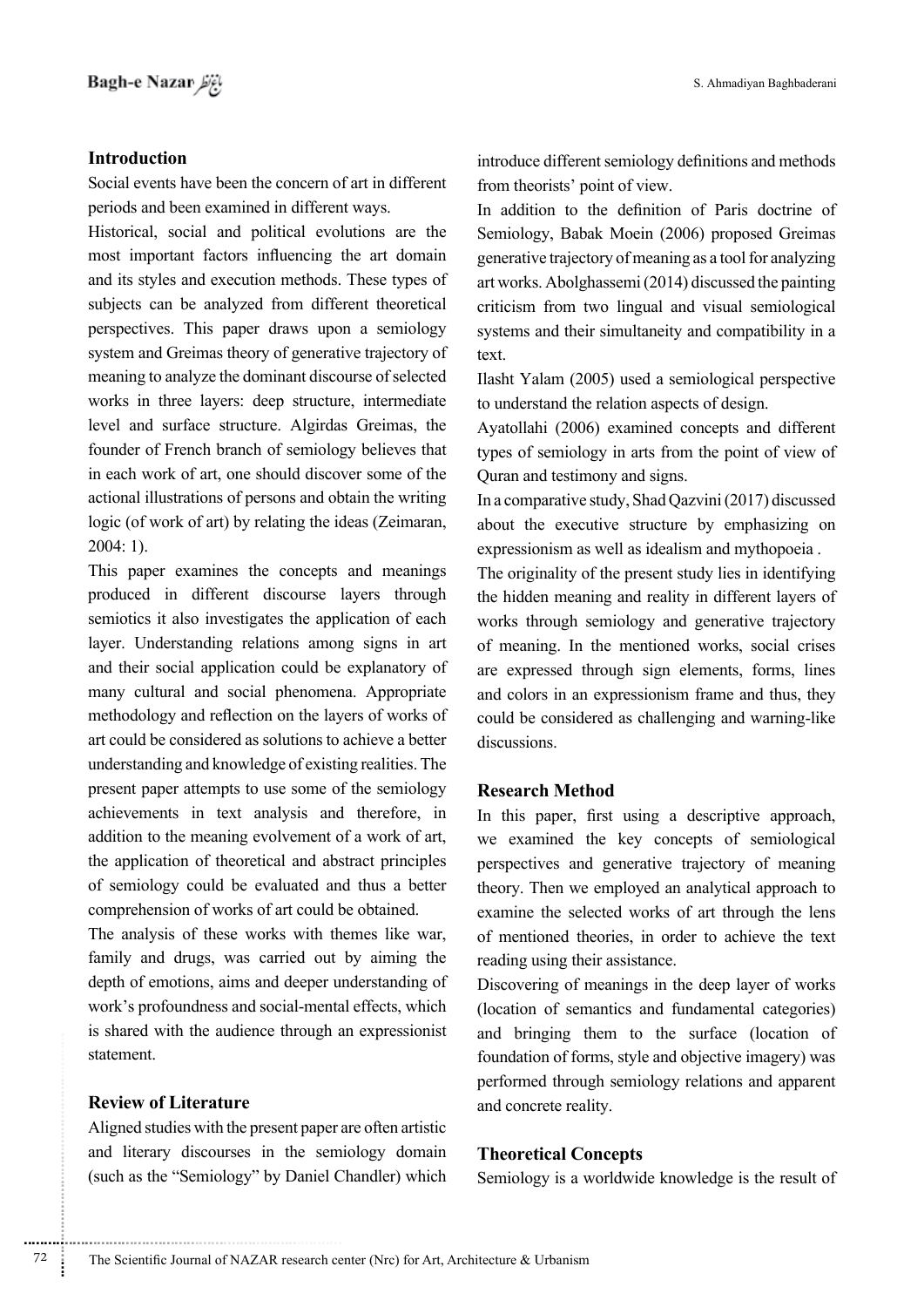researchers and theorists efforts over a century and art semiology is one of its branches. Sosor and Pieros proposed the theoretical foundations of semiology at the beginning of 20th century and following them, the works of researchers such as Jacobsen, Luthman, Bart, Greimas, Derida, Moris and other ones have been the solution of many evolutions in the semiology domain. Semiology in different forms is related to the meaning production and representation. From semiology perspective, signs can be words, images, sounds, postures and objects (Chandler, 2008: 21).

In the study and analysis of a text (work of art), one can use various semiology methods including the proposed theory of Greimas and meaning generative flow. Accordingly, in order to appear on the text's surface, the meaning performs a flow from the deep structure to the surface one (Babak Moein,  $2006: 95$ ). The deep structure of text includes the most fundamental categories of meaning. Greimas considers these categories as life and death categories (Ibid  $: 93$ ). This level includes value-associated, social and identity concepts and also constant fundamental values (i.e. fighting tyranny, consistency, uprising, ravage and etc). In the intermediate layer, that is the narrative semantics level, abstract values and fundamental categories existing in the deep structure are represented in narrative and abstract forms. In this level, there are different narrative roles, they fall into six classes including the nominative actor, the receptor actor, value subject, adjuvant actor, blocking actor and incentive actor. These six units have syntactic and semantic terms. Sometimes all or some of the classes are found in a narration (Ahmadi, 2006: 163).

In this layer, these acting ideas and characters and performances are discovered and studied.

The narrative level brings the procedure level and the mentioned abstract values in sublevel together by introducing narrative frames. The passage from the sublevel to the narrative one is the passage from the ambiguous abstract level to definite narrative forms and identities.

In the highest level, all abstract data in lower and intermediate layers appear in concrete and objective forms. Forms and people find an objective and definite identity in a certain time and space frame.

In the surface layer of text, acting agents (forms, people, heroes and their acts) appear, and express the subject through various communication elements. In this paper, based on the Greimas pattern and via the identification of constituting elements in works of art (i.e. forms, lines, colors and other sign elements), different layers are analyzed in order to achieve the meanings and concepts and value and comprehensive categories in lower levels, beyond time and space constraints in the surface structure.

In the present paper, the analysis of several discourses is carried out by using the aforementioned tools. The discourses possess social content and are intended to the appearance of meaning from sign elements and symbolic forms received in different layers of discourse. Revealing the meanings of different layers. of these works can depict some aspects of the violent reality, catastrophes and human agony.

#### **Data Analysis**

The study of works seems to be impossible considering all of its aspects in this analysis, but valuable efforts have been made to study the chosen works from the expressionism aspect and the usage of existing signs with the meaning generative flow approach, and also to discuss about the production and appearance of meaning in the discourse.

This is a work with expressionism style by Habibollah Sadeghi that focuses on war and immigration... This painting includes two boards, depicting a contemporary disaster that affected the international community. This catastrophe occurred on September 11th 2001 in New York and led to the death of near 3000 persons, and has been assigned to an extremist speedster group in that country. Obviously, this crime was committed by an individual or group and it has been condemned, banned and considered as an inhuman act abominated by the world. But this event has been the source of many further actions, including the attack on Afghanistan on the pretext of arresting the crime actors. Anyways, this inhuman and

.......... ....... ........ ........... ...... ....... ........ .......... ...........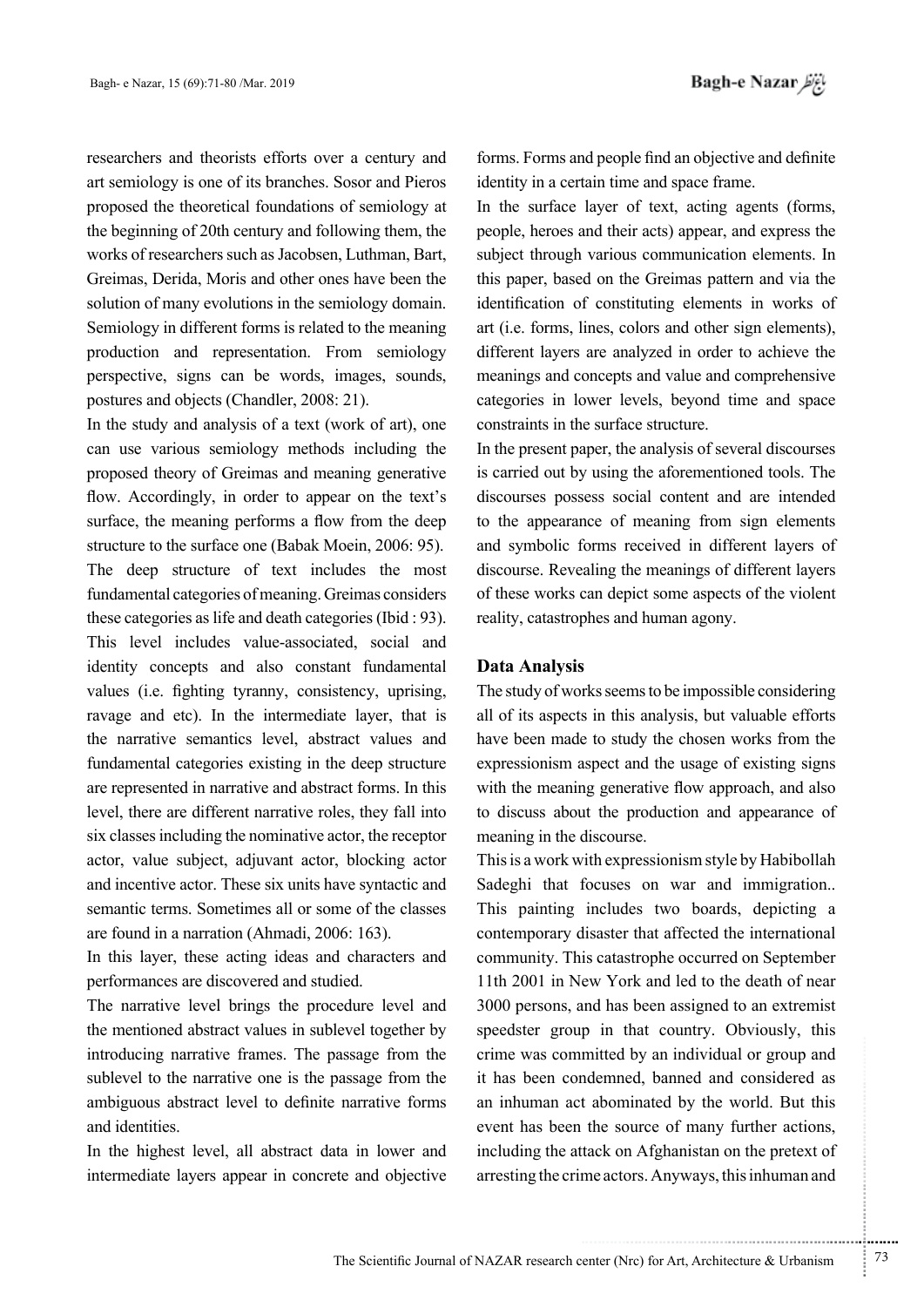unethical event has caused many awful mental and economic effects on the world and has unbalanced many political equations and international relations. Like any other important historical events, this event has generated a deep and also creative impulse in the minds of artists (Sahafzadeh, 2010: 276). Many artists around the world have discussed this topic by various expression methods. Sadeghi's painting is worth to be taken into consideration  $(Fig. 1)$ .

In this analysis, one could obtain many of the hidden secrets of this deplorable event through a semiology study.

The left picture shows an unprotected land with simple native population abandoning their hometown far away from the burning Twin Towers. The two lands are separated by water. From one side foreigners are entering the land and from other side vulnerable civilians fleeing to save their lives.

The right picture shows continuation of the land. Traditional Islamic architecture is drawn while partially destroyed. Two armed men, facing the audience, can be seen in two different appearances. One is in army uniform and another one in traditional .costume

We are encountering a type of semantic ambiguity; one of them is wearing traditional costume and looks friendly, and the other one has clearly the military .uniform

The first contrast of this painting is the contrast of the invasive and assailant group, which is entering a defenseless territory and the other side, a family leaving their motherland toward an unknown destiny. These comings versus those leavings have hidden



Fig.1. Habibollah Sadeghi/Iran September 11th, 2011. Source: By digging down the superficial signs of the work, one Mirhashemi, 2012.

reasons relevant to this yellow and gray land. The contrariety relation could be observed in the kinesis axes of entering foreigners and escaping families who are the original masters of these lands.

Different graphic signs can be seen in the surface layer than can reveal the main goals of this event. The family picture is in a closed frame, meaning that they have no alternatives solution except for going down deep into the darkness, drawn in front of them, fleeing war to save their lives. The important point of this picture is the dark dominant space. In order to understand fear, violence and escape, death, grief, homelessness and the death of innocent people, signs will lead us to realize different events.

The right picture is part of events in left picture. The bright line at the end of the ground is continuing in the second picture and connects them. The viewer can follow the narration by a linear connection (field line) in the two pictures. In the right picture, in the same territory there are two personages representing two different mindsets. Behind them, there is a bare land with houses devoid of life, fire, smoke and darkness.

In this work, the existing signs in the upper level will lead us to the deepest layers in order to study and analyze its identity values.

Graphical signs including colors, lines and forms testify the reality of the work, and guide the audience to underlying layers, where the meanings are formed and the aims are located. Both men have large, expression and exaggerated statues with starring eyes looking at the audience. Both of them have only one eye that representing single facet. There are other signs such as expressive colors and also dualistic space dominating the picture, the calm environment of the other side of the water and crowded space of the lower side, different and opposite locations (e.g. including an industrial city with contemporary architecture versus an old and semi-demolished city). The movement of foreigners who are supported by warships and tanks, is illustrated versus evacuee families escaping from their homeland without any supporter toward an unknown destiny.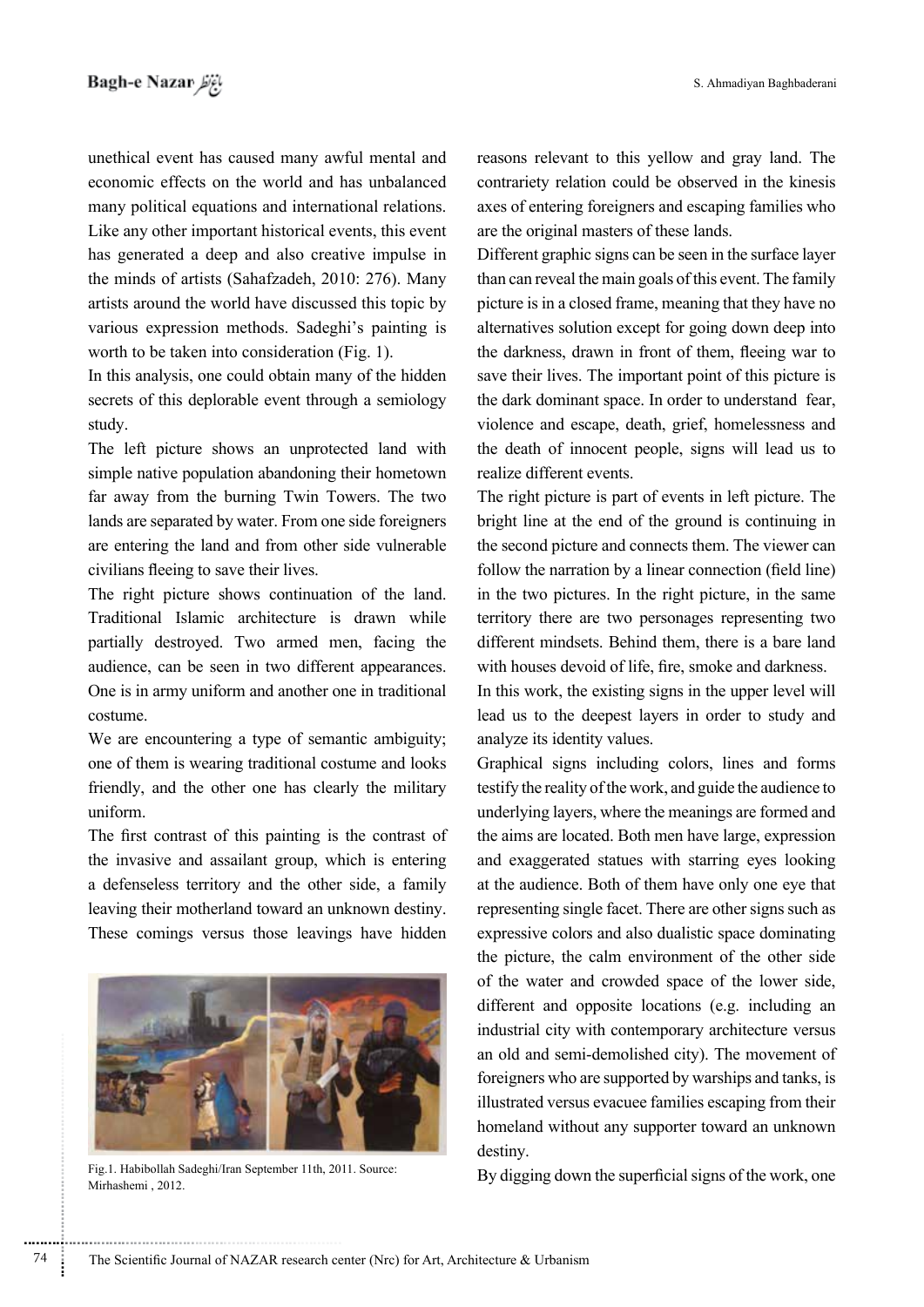can reach the deep and fundamental layers where the main goals lie. Contemporary buildings at the upper part of the picture on the left side are in contrast with the simple buildings in the right side. The burning tower whose smoke flowing toward others, representing the fire that is widespread in the region, while the modern city looks fairly calm. The fire occupying the area has its base in very distant lands, on the other side of water. But the modern city environment is calm and the smoke, grey clouds and sunset leading to the darkness are dominating the ancient land. One can discover the fundamental and emotional meanings such as immigration, family and its identity in the depth of the work. In fact, the situation of the family, in a rectangular frame, moving toward the upper part the death. This circumstance is not fully the death, the of the picture is indicating a limbo, situation of no lifechild shows the hope for future despite the fact that war pushes them to death, escaping and immigrating to an unknown journey.

Putting the family in a narrow and dark frame shows the death and devastation, but their movement is both forward moving and escape from the death. The child is the symbol of a mighty bright future, because his body is not completely in the dark closed frame. His footprint is still in his homeland and this means he will return and take back his motherland.

In the other picture which is connected to the first one by a continuous bright line between the two spaces. Two mens have left behind many ruins being annihilated slowly in the fire of violence. Sign and symbolic elements show us the depth of disaster; red colored sky, a sunset and a fire and a bloody environment indicating the arrival of an appalling darkness. The advanced arm of one man does the same thing as the dagger of the other man. Their staring eyes indicate their similar opinion and goals and their common benefits. Their forward movement shows the same attitude toward viewers, protesters and the international community.

The contrast between the calm environment at the top and the active space at the bottom (which are connected by boats and ships in water and tanks and people in the land) denotes the attractive relation between the painting balances. On the other hand, a major part of the pictures includes the dry land where the forces are interacting and this testifies the importance of this location and the benefits coming out from this territory.

The arm The arm in their both hands denotes power, The existing signs on the superficial layer of picture guide us toward the main aims of narration. From the assignment of a major part of painting to the territory which has been emphasized by golden lines, one can deduce the richness hidden in this land, thus attracting profit seekers to this location. In fact, the final and fundamental goal is the richness of this golden land. The second level or the narrative one provides the possibility of discovering the fundamental values and the main goals of by approaching the expressive form of narration to the surface. In this level (the intermediate level), the discussed semiology topics and categories in the lower level provide the adequate narrative frames, they denote their forms and expressions by connecting the effective roles and elements in the form of narrations. From the narrative structures and flow point of view, one can denote the incenting and causing actor, which are the golden land two mens. The narrative layer of this work is determined in the arrangement of portraits and reports several narrations several narrations in which the most important ones are immigration and escaping evacuee families from war and insecurities. In this meaning generative flow, the fundamental and identity values and the hidden goals of the works take visual and graphic manifestations with the required signs by passing through the narrative semiology level in the surface structure in a frame with expressionism style. In the second picture, the narrative flow continues with an expressionism style, in the work of Sandroccia, an Italian contemporary artist.

In this picture, a family dispute and the burst of family foundation could be observed. In the first contrast, the bulky man with gigantic grandeur is beating and harassing the family. The mother is in a defensive stand and the child witnessing the scene, has taken a

.......... ....... ........ ........... ...... ....... ........ .......... ...........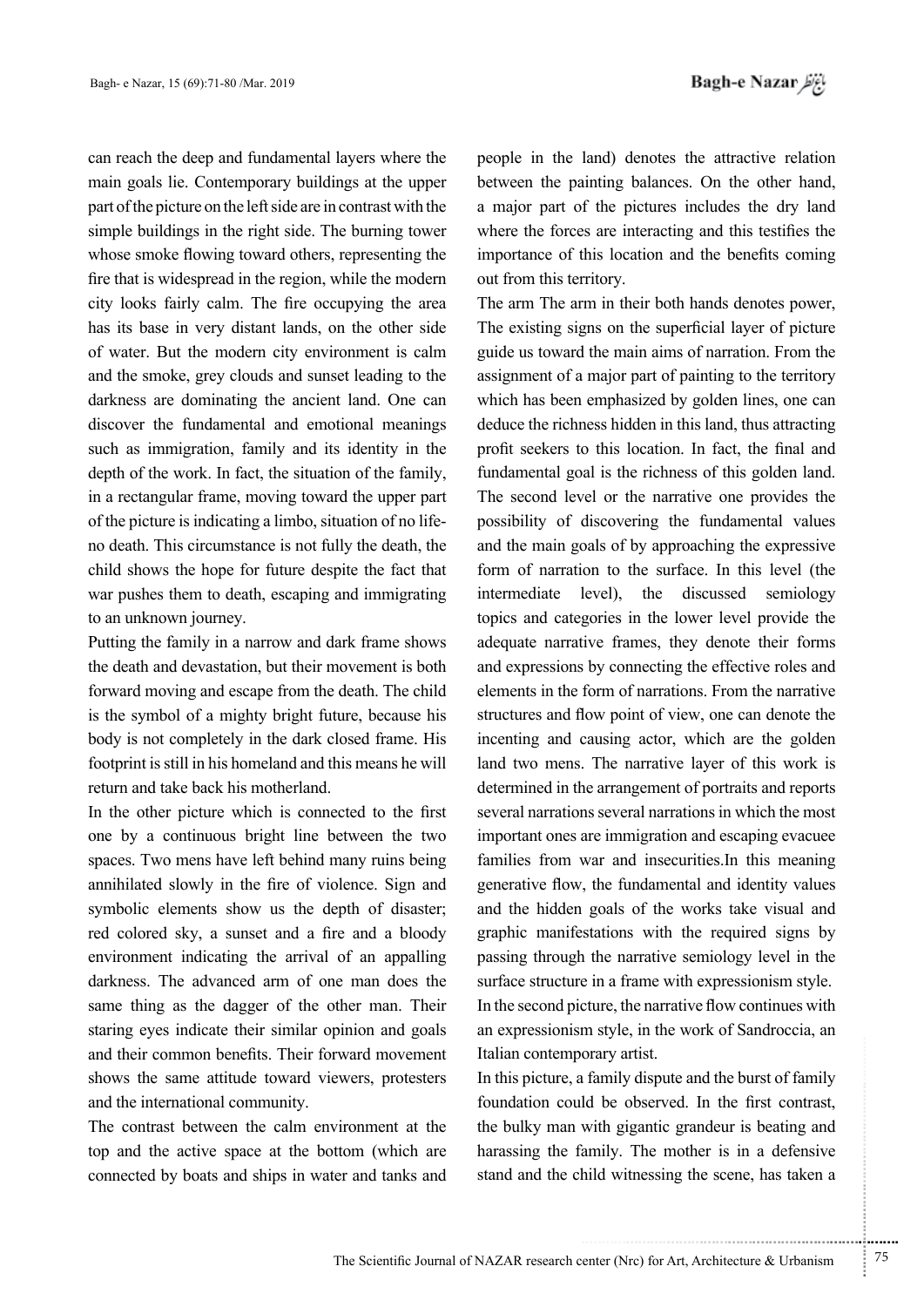defensive and even offensive posture and has raised up his little hand against the unreasonable man (which may be the family father) to defend his defenseless mother. The picture background is in agitated red color. Sharp, indistinct and insecure rock pieces are beneath their feet, which are demonstrating the instability in families. The family system's collapse is one of the human concerns nowadays and children will face an unknown life in the middle. The child illustrated in red color is the symbol of life, and the hope of future. He is angry and is defending his mother who is his life-giving person.

This child is the symbol of future children who are dealing with family issues in addition to the social problems. The mother is narrating the long tradition of women and mothers harassment with continues nowadays. She has almost collapsed under the man's oppression and tyranny, but her green colored hand symbolizing the hope in life will save her. Mother is the family pillar maintaining family foundation's stability. She is giving life and hope to the family. She is also a refuge to children and she must stay still and .stable

The opposition in this painting is the one between two persons (the man and woman), but there is an attractive relation between them. Despite the red and chaotic environment dominating the scene, green spots promising a good sequence and the child between them could be the actor facilitating communication  $(Fig. 2)$ .

From the sign semantics point of view, this picture shows the uncontrolled rage force and the family conflict and situation which is the result of family problems causing them to stand face to face. The man's exaggerated heavyset limbs and his aggressive state with an expressionist description, indicate the destructive force of the man. In the other side, the woman is in defensive state and she is falling, but her hand on the ground keeps her from falling. There are uncertain rock pieces on the ground. The mother's green hand is the symbol of maternal life giving love, these dispersed green spots in the air show, that hope still exists. The earth is the symbol of mother in myths. The artist has chosen a point of view that the aggressive movement is executed from the man toward the family. The rupture movement has also been generated by him. This point of view has highlighted the violence and physical struggle and harassment of family members by tyrant and mindless dark and gray men. The negative myths' statue engraved in the public opinion and families' history are presented by a bully daddy and bogeyman. In the dominant environment on this conflict, red colored spots with unstable and non-smooth rock pieces indicates the rupture of this family's system.

The child signifies the transferred force of mother to encounter the man's violence. He is the symbol and sprout of the future generation. He has a bright red color and represents the life and hope. He defends his innocent mother, upraising his little hands in defense. In addition to be a backup for his life-savior mother, he is also rising to fight the tyranny. He is learning from his very childhood to fight for survival and life and supporting the innocent and his beloved ones. The movement of the two forces of man and child are in contrast and against each other. Green relaxer spots are in opposite of the agitated space which dominates



Fig. 2. Sandroccia, Family hostility, 1984, oil paint on canvas. Source: Bonito Oliva, 2012.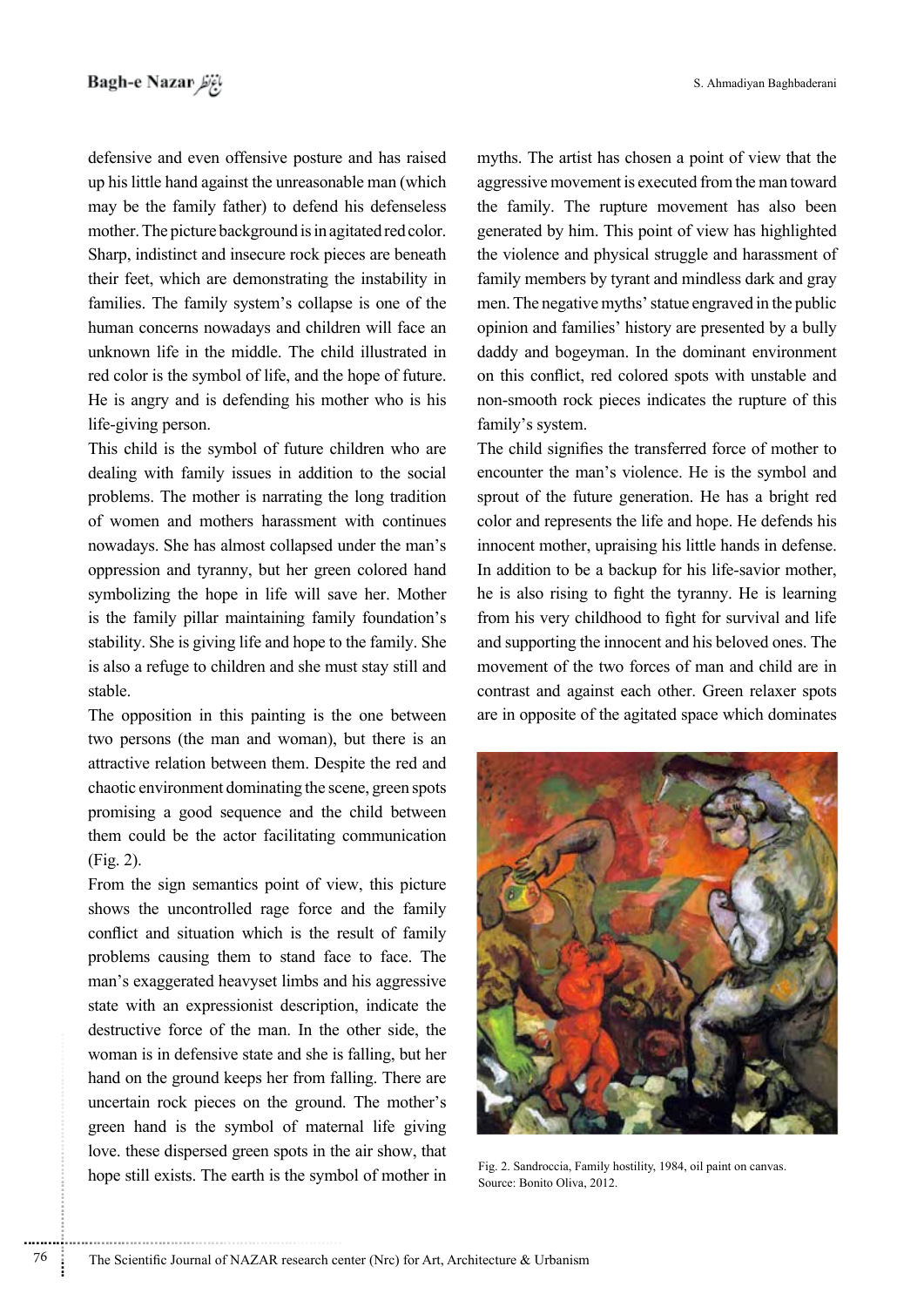the picture and they are here to confront violent environments and to establish the calm. The man is introduced from a dark world and the movement of his dark feet has brought the darkness into the life, and has annihilated the brightness, all in contrast with the gentle moves and the innocent face of the woman who has diffused the life to her surrounding environment.

The contrast is also in passive movement and the attractive relation between them. The child is situated between them and testifies for the existence of this relation. The existing signs of this picture are the expressive colors and lines which are presenting a thematic narration severely with an intense expression about the mentioned topics of today's society. The dark giant man has still white spots symbolizing positive forces in his spirit and has still the possibility to return back. These signs indicate the dualistic forces of the human spirit.

The picture is close to a theater scene, representing the confrontation of two positive and negative forces inside the human being and also in the narrative scene, the realization and the surrounding environment. The existence of spot lights and brightness on the man's dark statue can be the signification of the clear spirit of a person. The human's encounter with positive and negative forces show the confrontation of struggling statues and in the presence of persons themselves. This encounter could be interpreted as the dominant culture and civilization on today's society which is arguing with themselves and also with others and take away the life peace from themselves and even the creators of next generations. The rupture of family foundation and the agony and problems of children and damaging their spirit are complex problems that are forced to the world and will have dangerous consequences in the future. The international community is anxious and this will lead to crime and young's violence. The annihilation of values, cultural believes and social behaviors have created disturbances, anarchy, agitation, disregard, violence and misconduct in the family system (McCarthy,  $2011: 569$ ) and all the societies are dealing with these problems.

In the following section different layers of meanings

are analyzed. A major part of a woman's body is bruised due to the endured beatings. According to the green color of her hand which is positioned as support and prevented her from falling and complete death, she is in a no-life no-death situation and the green spots in the space and the one connected to her body indicate that the hope still exists. The interactive movement of child (who is the symbol a new birth and the life) emphasizes its presence. The rotational movement of statues' arrangement promises returning to a common family gathering.

The third work is a graffiti by the American painter, Keith Haring, concerning a worldwide problem, the drugs. This work is addressing the audience by the  $graffiti$  method (Fig. 3).

Graffiti is known as street painting, or spray painting. This work by Keith Haring is achieved on the wall of New York City and treats health and ethics messages such as crack. Keith Haring spent more than the half of her life on voluntary works for various charity projects. This work is a powerful declaration against the catastrophic circulation of crack. She has been harassed and faced difficulties by authorities for illegal practices (Stahl,  $2010$ : 115). This work is on the Roosevelt highway in New York.

The surface layer of this work is in red and is used to warn viewers about the danger. The work "crack" is written in bold, violent and expressionist angled letters, helping the work to be seen. The skeleton, skulls and death symbol with the cross sign on the cavity of emptied eyes draw attention to the devastating problem that is caused by this drug and its usage, and also indicates the persons dealing with it unknowingly and with closed eyes. The crosses on the eyes draw the attention to them and seeing wisely. The dollar sign showing zero indicates the probable economic situation. A large number of bones, skulls and indistinctive half-dead or dead statues can be seen who are fully or semi falling. Some of them have raised their hands to ask for help or probably wish to be seen. The dominant color and line on this work show horror, violence, dirty money, death and crushing of the youth power to the viewer.

.......... ....... ........ ........... ...... ....... ........ .......... ...........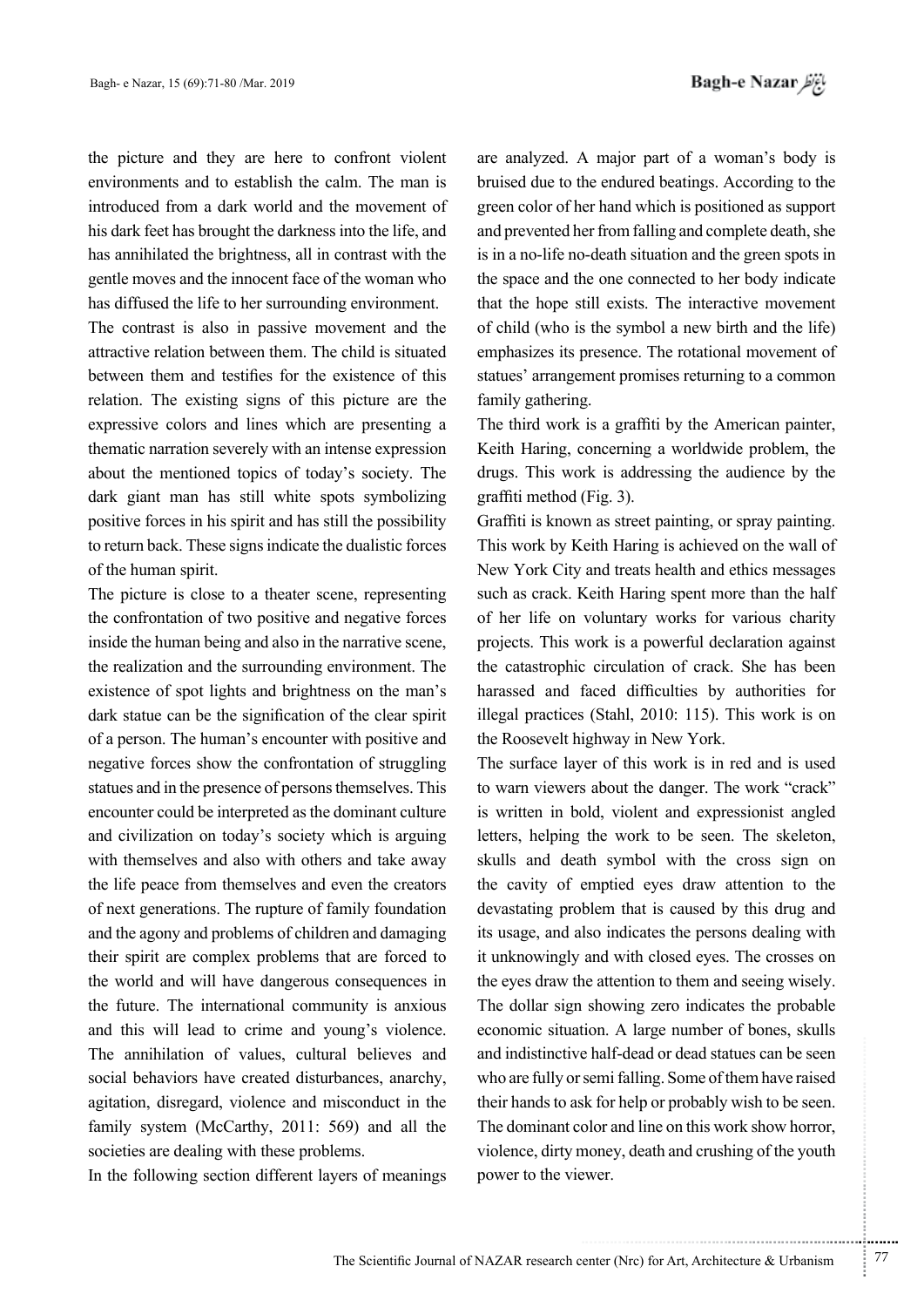This work attracts the viewers by signs in the deep level and, i.e. the third layer including effective elements. The word "crack is wack" in a red environment, with skulls and dead bodies bones among affected humans who are like crushed puppets beneath hands and feet,



Fig. 3. Keith Haring, Crack, 1986, Roosevelt Highway, New York. Source: Stahl, 2010.

is a warning for the concrete and obvious reality in our surrounding world. In order to achieve the main and fundamental identity of this warning, one should penetrate the lower and abstract structure concerning the society, family and social systems. The origins of this corruption are drugs being used in the society and the life of people trapped unknowingly by mafia gangs dominating economically on the culture and all the social and familial values. The sign of dollar indicates the important role of massive capitals.

The consumption of drugs including crack from drugs and smuggling mafia networks kills thousands of young people. Their youth and life are ruined in order to increase the monetary capital of mafia gangs. dead statues with raised hands are calling the world The illustrations of many semiconscious or semito help them. The existing signs including writings, symbols and numbers are all warning the viewers and announcing the fact that crack is "wack" and its consumer will be also wasted like garbage in a dumpster with skeletons, fear, horror and death. The intermediate layer is the narrative level which gives the opportunity to approach the fundamental goals in the lower level to the procedure level by giving them a

............................................................

suitable narrative frame. The intermediate layer is the narration of atrocious massacre and transformation of humans to the garbage of something like that, as told in the main slogan: "crack is wack". But a second layer has been opened in the picture. The "crack transforms" human into the garbage" is the narration of usage of a dump named crack and drugs, which affects millions of people around the world.

In this meaning generative flow, one can find out about the fundamental concepts and effective actors in the deep structure and lower level of the work through existing graphics and concrete signs in the narrative level such as denoted and expressive colors, statues, symbols, skulls, dollar sign, bones and exploding bombs. But the hope in life still exists in the upper level. The contrast between life and death is obvious by statues, the raised hands like drowning people crying for help in order to escape the trap of drugs. Sociologists such as Olricht believe that the awareness of people from worldwide problems by mass media increase the ethical responsibility of persons to solve the problems (Jorgensen  $&$  Phillips, 2012: 258).

Graffiti is an art expressed in alleys and streets which introduce the artist's aims to the passing viewers. Graffiti is referred to any kind of scrawled writing and forbidden and illegal visual expression on the walls and surfaces of public places which have integrated the artists' works with expressive and narrative goals (Oxford Dictionary, 2006: 351). Graffiti has seen a worldwide development in the last decades and as a cultural micro product, it has raised versus official forms of governmental media, by conserving the unofficial messaging properties (Erin, 2008: 2). Keith Haring is one the artists who has always criticized the contemporary America and social conditions and diseases. She created designs of animals and humans with chalk on the black paper and paste them on the billboards posters and subways (Archer, 2008: 166). She kept always herself in touch with people and refused the presentation of her works in galleries. She realized designs in advertising and helping incurable patients, drugs, and specially the Aids. She warned and informed the people and she passed away due to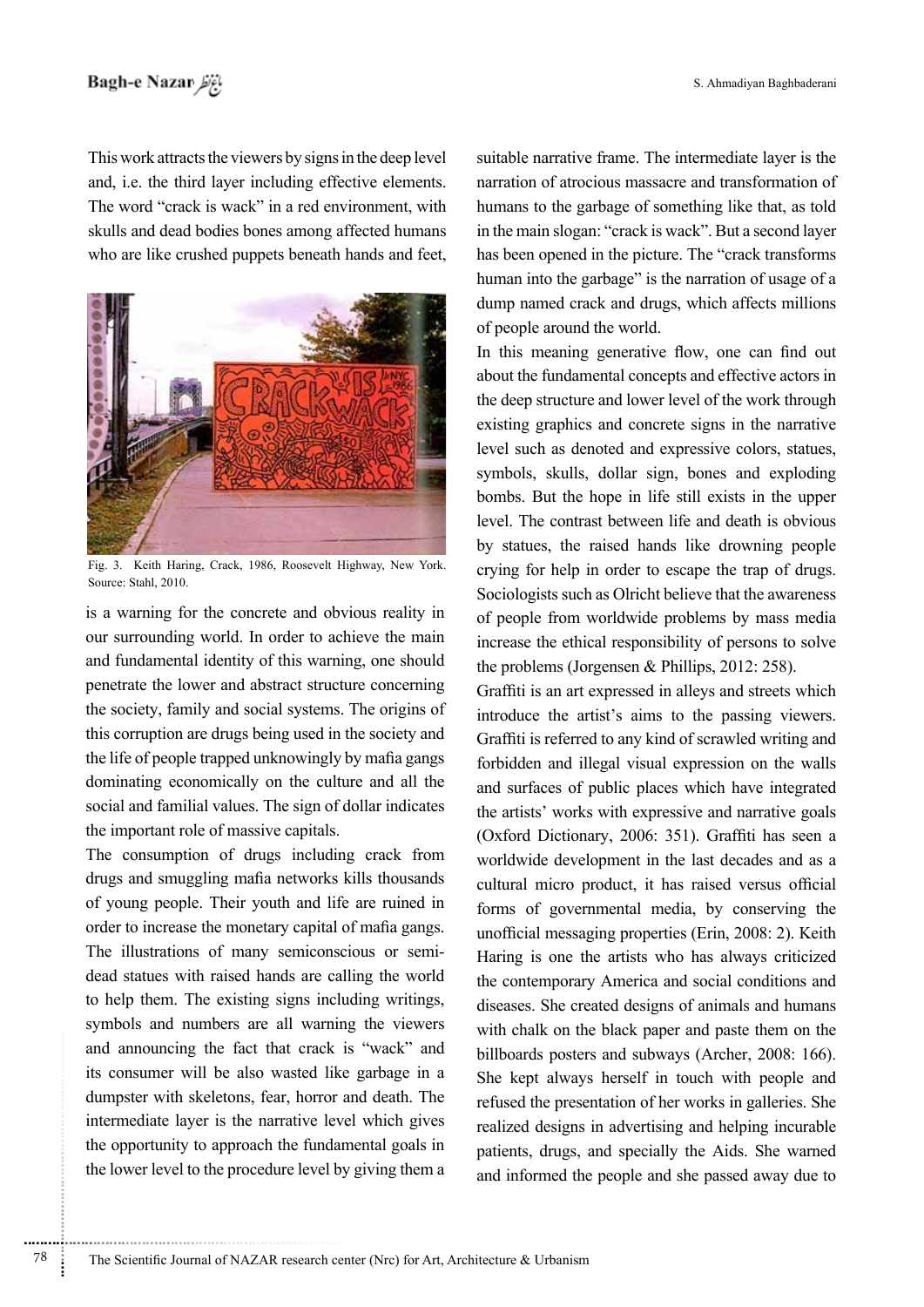HIV infection in 1990. New York artists have not been safe from the HIV virus and many artists have worked under different organizations to fight this disease and increase people's awareness. They also organized events and manifestations (Ibid  $: 167$ ).

## **Findings**

The findings show that many artists seek to express human and warning-like subjects on their works. investigation and analysis of these issues through various methods of semiology and different theories such as Greimas pattern leads to a better understanding of signs, meanings and concepts. Many crises have invaded today's world and affected the production and evolution of works of art. The selected works in this paper reflects the deep influences of the events on artists. Such effects are expressed by the expressionist method. Expressive elements and various forms are considered as signs. The relation and continuity of these sign are following the appearance of meaning in the discourse by a method from art semiology entitled the meaning generative flow. It reveals the deep layers of work of art and wide dimensions of humanitarian crises and poor values in today's societies.

As the semiology is an approach which deals with the semantic signification, painting works provide a suitable discourse for analyzing -signs. In these works, various sign systems are interrelated and indicate semantic totality and to help audience with discovering the concepts.

As art and life are associated, a wide range of today's works of art present human problems. Like other people, artists are more than ever deal with problems. This study shows that the sign elements used in these works reveal many realities, ruptures and ethical recessions of contemporary society.

### **Conclusion**

No doubts, various elements contribute to the formation of a discourse process and one of the most important ones could be found by the meanings' signs. In this paper, the study and analysis of selected works are performed via the identification and

perception of graphic signs and the relations of other elements in the surface. In order to reconstruct deep and hidden concepts, we used Greimas theory to investigate different layers and in doing so, abstract fundamental and worthy concepts and categories are revealed through the passage from the deep structure to the surface structure of visual and deterministic forms' location. Also, the meanings of signs and different aspects of the work appeared and this led to a transactional and meaningful discourse. Time and space constraints of levels were removed and the subject and concepts of the work of art found a wide, comprehensive and general form. Considering the cultural and social backgrounds and contexts of works of art, the attention to the relations of structural elements and signs in different layers, has direct effects such as different aspects of aesthetics and innovative creation of artists. This approach also reveals how the continuity in art domain is associated with society evolutions and cultural, social and political issues. In fact, understanding the work of art through the knowledge of signs relations in different layers can be a solution despite the expression type, and it could also provide the possibility of better communication with semantic indications of the work of art.

As the works of art are constituted of signs and different graphic and written elements, one could deduce that one of the most adequate solutions to study and analyze works of art is the use of semiology methods and the Greimas' meaning generative flow theory in order to obtain deeper realities and concepts. Based on the mentioned theory, one could discuss about the decryption and analysis in different layers and achieve the understanding of evident and hidden concepts and meanings.

Due to their special structure, expressive colors and lines, expressionist works possess many specific forms and characteristics for the expression of artists' opinion, emotions and concerns. Overall, the comprehension of intended concepts and aims in works of art is possible through the analysis of signs and relevant theoretical studies and could be effective in disclosing many hidden aims of the text.

.......... ....... ........ ........... ...... ....... ........ .......... ...........